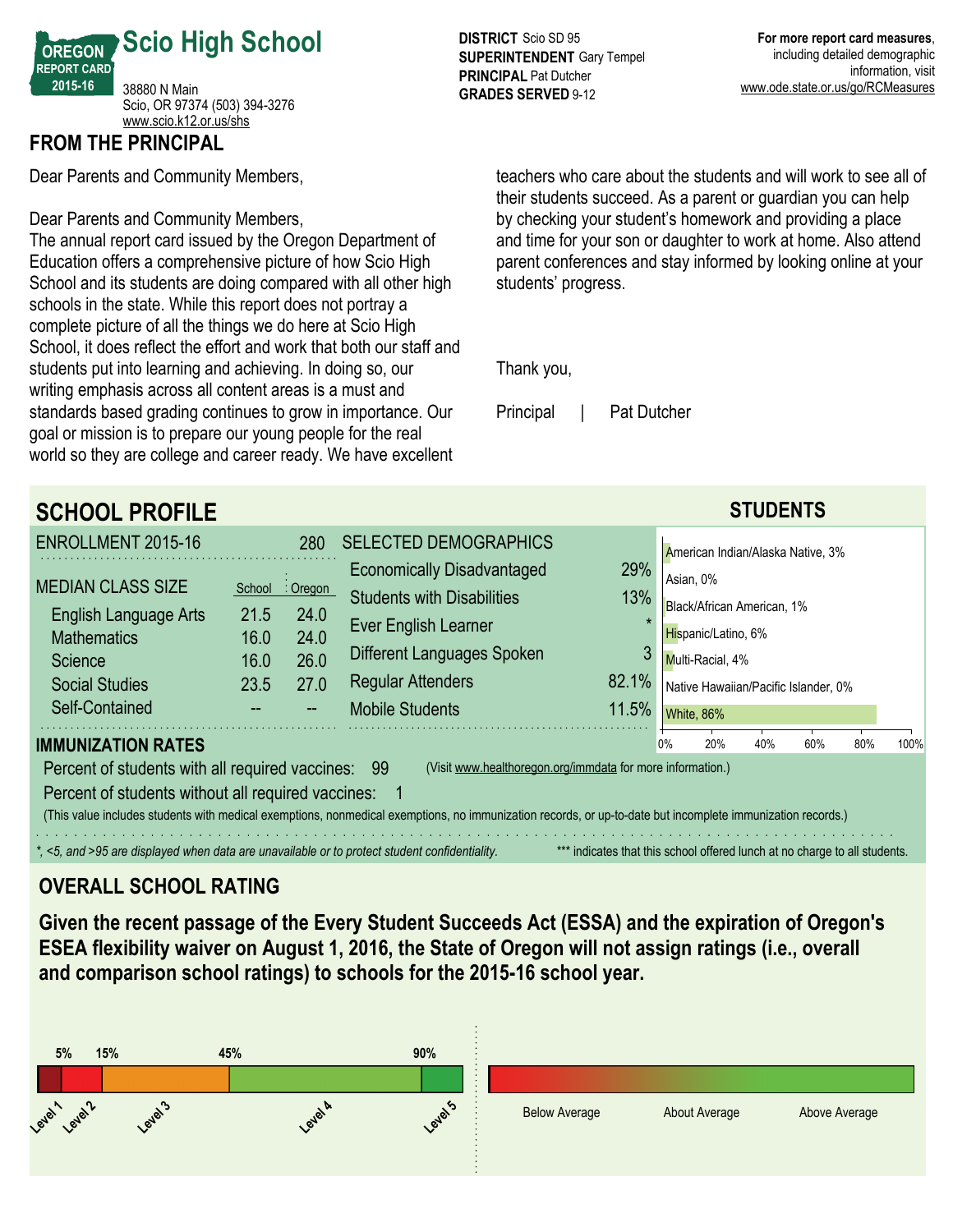38880 N Main Scio, OR 97374 (503) 394-3276 <www.scio.k12.or.us/shs>

**Scio High School**

**OREGON REPORT CARD 201516**

### **PROGRESS** ARE STUDENTS MAKING ADEQUATE GAINS OVER TIME?

| <b>SCHOOL</b>                                                                                            | Performance of students enrolled in the school for a full academic year |                                                                                                                                                          |                                                    |                                                         |                                       |  |  |  |  |  |  |
|----------------------------------------------------------------------------------------------------------|-------------------------------------------------------------------------|----------------------------------------------------------------------------------------------------------------------------------------------------------|----------------------------------------------------|---------------------------------------------------------|---------------------------------------|--|--|--|--|--|--|
| <b>PERFORMANCE</b>                                                                                       |                                                                         | Did at least 95% of the students at this school take required assessments?                                                                               | $\mathsf{ \times }$<br>Yes                         | No, Interpret Results with Caution                      |                                       |  |  |  |  |  |  |
| The Smarter<br>Balanced and<br>alternate<br>assessments have<br>four performance                         |                                                                         | Participation rate criteria are in place to ensure schools test all eligible students.<br><b>School Performance (%)</b><br>2013-14<br>2014-15<br>2012-13 | School<br>2015-16                                  | Oregon<br>:Performance (%) :Performance (%):<br>2015-16 | Like-School<br>Average (%)<br>2015-16 |  |  |  |  |  |  |
| levels where levels 3<br>and 4 are meeting<br>the standard for<br>school and district<br>accountability. | English Language Arts (Administered statewide in grades: 3-8, 11)       |                                                                                                                                                          | Level 1                                            | Level 2                                                 | Levels 3 & 4                          |  |  |  |  |  |  |
|                                                                                                          | All students in tested grades                                           | 2014-15 was the first<br>operational year of the new<br>English language arts<br>assessment.                                                             | 54.9<br>69.0<br>35.2<br>8.6<br>22.4<br>9.9         | 70.0<br>17.4<br>12.6                                    | 78.9<br>14.0<br>7.1                   |  |  |  |  |  |  |
| See report cards                                                                                         | <b>Mathematics</b>                                                      | (Administered statewide in grades: 3-8, 11)                                                                                                              | Level 1                                            | Level 2                                                 | Levels 3 & 4                          |  |  |  |  |  |  |
| from previous years<br>to view historical<br>OAKS performance<br>data.                                   | All students in tested grades                                           | 2014-15 was the first<br>operational year of the new<br>mathematics assessment.                                                                          | 26.8<br>32.8<br>29.6<br>31.0<br>43.7<br>36.2       | 34.2<br>27.6<br>38.2                                    | 37.9<br>31.3<br>30.8                  |  |  |  |  |  |  |
|                                                                                                          | Science                                                                 | (Administered statewide in Grades: 5, 8, 11)                                                                                                             | Did not meet                                       | Met                                                     | Exceeded                              |  |  |  |  |  |  |
|                                                                                                          | All students in tested grades                                           | 19.6<br>10.7<br>74.2<br>75.0<br>73.2<br>62.5<br>55.4<br>26.8<br>25.0                                                                                     | 7.6<br>3.7<br>72.2<br>66.7<br>68.5<br>25.8<br>27.8 | 7.5<br>60.0<br>52.5<br>40.0                             | 7.3<br>63.7<br>56.4<br>36.3           |  |  |  |  |  |  |

*Visit www.ode.state.or.us/go/data for additional assessment results. \*, <5, and >95 are displayed when the data must be suppressed to protect student confidentiality.*

| <b>OUTCOMES</b>                          | WHAT ARE STUDENTS ACHIEVING IN HIGH SCHOOL?                                                                                                    |                                                                                                          | School<br>Performance (%)                            | 2012-13 2013-14 2014-15                 | School<br>Performance (%)<br>2015-16 | Oregon<br>Performance (%)<br>2015-16 | Like-School<br>Average (%)<br>2015-16 |  |  |  |
|------------------------------------------|------------------------------------------------------------------------------------------------------------------------------------------------|----------------------------------------------------------------------------------------------------------|------------------------------------------------------|-----------------------------------------|--------------------------------------|--------------------------------------|---------------------------------------|--|--|--|
| <b>FRESHMEN</b>                          |                                                                                                                                                | Students who earned 25% of the credits required for a regular diploma by the end of their freshman year. |                                                      |                                         |                                      |                                      |                                       |  |  |  |
| <b>ON-TRACK</b><br>TO<br><b>GRADUATE</b> | Freshmen on track to graduate within 4 years                                                                                                   |                                                                                                          | >95                                                  | 95.0                                    | >95                                  | 83.5                                 | 85.6                                  |  |  |  |
|                                          | Note: Graduation methodology changed in 2013-14.                                                                                               |                                                                                                          | School<br>Performance (%)                            | $\cdot$ 2011-12 2012-13 2013-14 $\cdot$ | School<br>Performance (%)<br>2014-15 | Oregon<br>Performance (%)<br>2014-15 | Like-School<br>Average (%)<br>2014-15 |  |  |  |
| <b>GRADUATION</b>                        | Students earning a standard diploma within four years of entering high school.                                                                 |                                                                                                          |                                                      |                                         |                                      |                                      |                                       |  |  |  |
| <b>RATE</b>                              | Overall graduation rate                                                                                                                        | 66.1                                                                                                     | 55.2                                                 | 81.3                                    | 84.8                                 | 73.8                                 | 84.7                                  |  |  |  |
| <b>COMPLETION</b><br><b>RATE</b>         | Students earning a regular, modified, extended, or adult high school diploma or completing a GED within five<br>years of entering high school. |                                                                                                          |                                                      |                                         |                                      |                                      |                                       |  |  |  |
|                                          | Overall completion rate                                                                                                                        | 75.8                                                                                                     | 94.5                                                 | 98.3 :                                  | 92.2                                 | 81.6                                 | 88.0                                  |  |  |  |
| <b>DROPOUT</b>                           | Students who dropped out during the school year and did not re-enroll.                                                                         |                                                                                                          |                                                      |                                         |                                      |                                      |                                       |  |  |  |
| <b>RATE</b>                              | Overall dropout rate                                                                                                                           | 1.3                                                                                                      | 0.0                                                  | 1.5                                     | 1.0                                  | 4.3                                  | 2.3                                   |  |  |  |
|                                          |                                                                                                                                                |                                                                                                          | School<br>Performance (%)<br>2010 11 2011 12 2012 13 |                                         | School<br>Performance (%)<br>2013-14 | Oregon<br>Performance (%)<br>2013-14 | Like-School<br>Average (%)<br>2013-14 |  |  |  |
| <b>CONTINUING</b>                        | Students continuing their education after high school.                                                                                         |                                                                                                          |                                                      |                                         |                                      |                                      |                                       |  |  |  |
| <b>EDUCATION</b>                         | Students who enrolled in a community college or four-year<br>school within 16 months of graduation                                             | 48.9                                                                                                     | 43.6                                                 | 37.8                                    | 52.5                                 | 59.4                                 | 55.0                                  |  |  |  |

*\*, <5, and >95 are displayed when the data must be suppressed to protect student confidentiality.*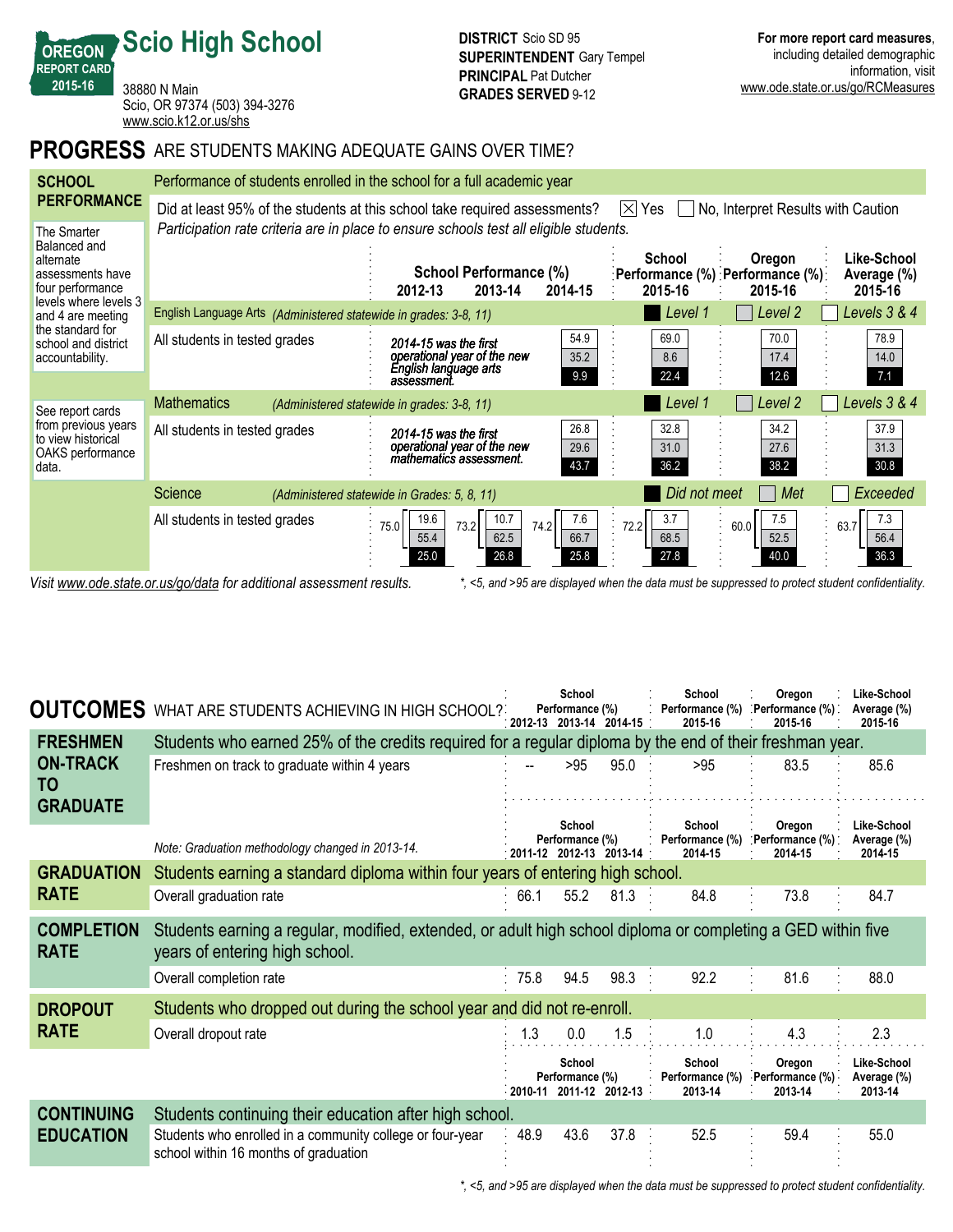

**DISTRICT** Scio SD 95 **SUPERINTENDENT** Gary Tempel **PRINCIPAL** Pat Dutcher **GRADES SERVED 9-12** 

# **OUTCOMES** FOR KEY STUDENT GROUPS AT THIS SCHOOL COMPARED TO THE SAME GROUPS STATEWIDE

| <b>STUDENT</b>                  |                                                 |                                                                                               |                                           |                               |                                                 |                                                     |                                          |                                         |                                                 |                                                        |                                              |                               |
|---------------------------------|-------------------------------------------------|-----------------------------------------------------------------------------------------------|-------------------------------------------|-------------------------------|-------------------------------------------------|-----------------------------------------------------|------------------------------------------|-----------------------------------------|-------------------------------------------------|--------------------------------------------------------|----------------------------------------------|-------------------------------|
| <b>GROUP</b><br><b>OUTCOMES</b> |                                                 | School<br>(%)                                                                                 | Oregon<br>Performance Performance:<br>(%) | Like-School<br>Average<br>(%) |                                                 | School<br>(%)                                       | Oregon<br>Performance Performance<br>(%) | Like-School<br>Average<br>(%)           |                                                 | School<br>(%)                                          | Oregon<br>Performance Performance:<br>(%)    | Like-School<br>Average<br>(%) |
|                                 | <b>Economically Disadvantaged</b>               |                                                                                               |                                           | American Indian/Alaska Native |                                                 |                                                     |                                          | <b>Native Hawaiian/Pacific Islander</b> |                                                 |                                                        |                                              |                               |
|                                 | On Track<br>Graduation<br>Completion<br>Dropout | >95<br>73.0<br>89.7<br>1.6                                                                    | 76.1<br>66.4<br>76.2<br>4.3               | 76.2<br>79.4<br>82.1<br>2.9   | On Track<br>Graduation<br>Completion<br>Dropout | $\star$ .<br>--<br>$\overline{\phantom{a}}$<br>0.0: | 73.3<br>55.0<br>67.4<br>8.6              | 82.4<br>77.4<br>79.4<br>4.9             | On Track<br>Graduation<br>Completion<br>Dropout | $\star$ .<br>$\sim$ $^{\circ}$<br>$\sim$ 1<br>$\sim 1$ | 79.9<br>63.2<br>76.6<br>5.9                  | $\star$<br>100<br>88.9<br>2.7 |
|                                 | <b>English Learners</b>                         |                                                                                               |                                           |                               | Asian                                           |                                                     |                                          |                                         | <b>White</b>                                    |                                                        |                                              |                               |
|                                 | On Track<br>Graduation<br>Completion<br>Dropout | $\star$ :<br>$\overline{\phantom{a}}$<br>$\overline{\phantom{a}}$<br>--                       | 79.8<br>66.9<br>73.4<br>5.0               | 83.5<br>78.0<br>89.7<br>1.2   | On Track<br>Graduation<br>Completion<br>Dropout | $\pmb{\star}$ .<br>--<br>--<br>--                   | >95<br>87.5<br>91.2<br>1.3               | 92.3<br>83.3<br>100<br>1.0              | On Track<br>Graduation<br>Completion<br>Dropout | >95<br>86.4:<br>93.1:<br>0.8 <sup>1</sup>              | 85.1<br>76.0<br>83.8<br>3.9                  | 86.4<br>85.1<br>88.2<br>2.3   |
|                                 |                                                 | <b>Students with Disabilities</b>                                                             |                                           |                               | <b>Black/African American</b>                   |                                                     |                                          |                                         | Female                                          |                                                        |                                              |                               |
|                                 | On Track<br>Graduation<br>Completion<br>Dropout | >95<br>90.0<br>66.7<br>0.0                                                                    | 68.6<br>52.7<br>64.3<br>5.8               | 64.7<br>72.8<br>69.4<br>5.2   | On Track<br>Graduation<br>Completion<br>Dropout | 100.0<br>$\overline{\phantom{a}}$<br>$0.0$ :        | 78.6<br>62.6<br>72.5<br>6.2              | 83.3<br>88.9<br>77.8<br>0.0             | On Track<br>Graduation<br>Completion<br>Dropout | $>95$ :<br>91.2:<br>100.0:<br>0.7:                     | 86.8<br>77.8<br>84.7<br>3.6                  | 89.6<br>88.4<br>91.2<br>1.7   |
|                                 | <b>Migrant</b>                                  |                                                                                               |                                           |                               | Hispanic/Latino                                 |                                                     |                                          |                                         | <b>Male</b>                                     |                                                        |                                              |                               |
|                                 | On Track<br>Graduation<br>Completion<br>Dropout | $\star$ :<br>$\overline{\phantom{a}}$<br>$\overline{\phantom{a}}$<br>$\overline{\phantom{a}}$ | 78.5<br>65.9<br>72.5<br>5.1               | 72.2<br>77.8<br>83.3<br>4.1   | On Track<br>Graduation<br>Completion<br>Dropout | 85.7<br>50.0<br>75.0<br>5.9:                        | 77.8<br>67.4<br>74.9<br>5.3              | 80.5<br>81.0<br>88.2<br>1.3             | On Track<br>Graduation<br>Completion<br>Dropout | $>95$ :<br>78.1:<br>85.3:<br>1.4:                      | 80.3<br>70.1<br>78.7<br>4.9                  | 81.8<br>81.3<br>85.2<br>2.8   |
|                                 | <b>Talented and Gifted</b>                      |                                                                                               |                                           |                               | <b>Multi-Racial</b>                             |                                                     |                                          |                                         |                                                 |                                                        | On-Track data are based on the 2015-16       |                               |
|                                 | On Track<br>Graduation<br>Completion            | 100.0<br>$\overline{\phantom{a}}$                                                             | >95<br>93.2<br>96.9<br>0.6                | >95<br>95.0<br>99.1<br>0.5    | On Track<br>Graduation<br>Completion            | $\star$ .<br>100.0<br>100.0<br>0.0                  | 83.0<br>72.7<br>79.4<br>4.7              | 81.0<br>85.5<br>85.3<br>1.7             | 2014-15 school year.                            |                                                        | school year; all other data are based on the |                               |
|                                 | Dropout                                         | 0.0                                                                                           |                                           |                               | Dropout                                         |                                                     |                                          |                                         |                                                 |                                                        | Can province nogo for outcome definitions.   |                               |

*\*, <5, and >95 are displayed when the data must be suppressed to protect student confidentiality.*

*See previous page for outcome definitions.*

**CURRICULUM & LEARNING ENVIRONMENT** WHAT IS THIS SCHOOL DOING TO IMPROVE STUDENT LEARNING AND TO PREPARE STUDENTS FOR THE FUTURE?

| <b>SCHOOL</b>    |                                         |
|------------------|-----------------------------------------|
| <b>READINESS</b> | Full--time high school counselor        |
|                  | Full--time special education teacher    |
|                  | Peer conflict mediation                 |
|                  | Universal breakfast program             |
|                  | <b>Conflict Resolution for Freshmen</b> |
|                  |                                         |

*Data and information in the Curriculum and Learning Environment section were provided by local schools and districts, and were not verified by the Oregon Department of Education.*